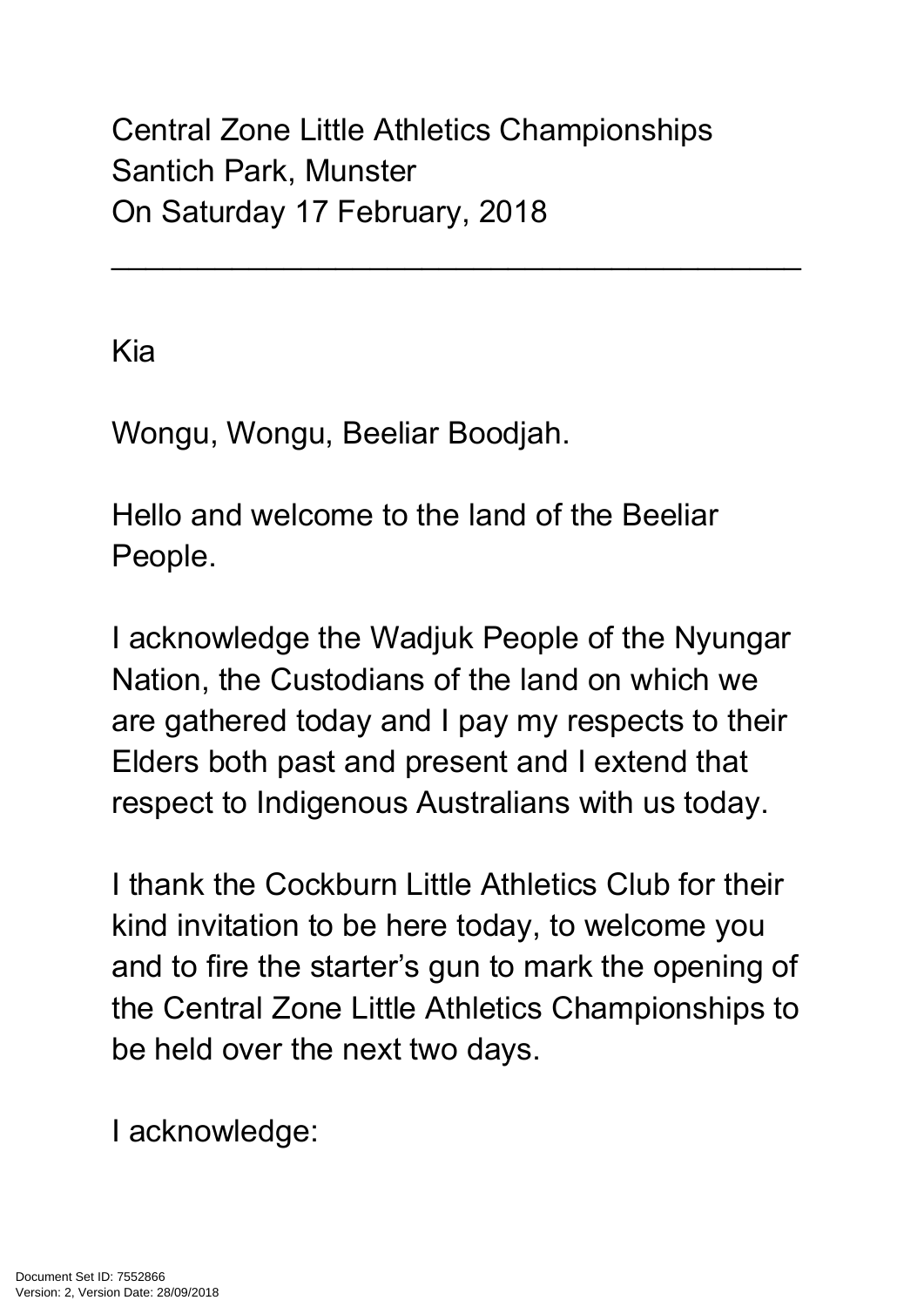The presence of the following Clubs participating in this two day event: Baldivis, Cockburn, Dale. Kwinana, Peel Rockingham – plus athletes from: Albany, Broome, Collie, Merredin and Narrogin

Committees, Coaches, Volunteers, parents and guardians, athletes, ladies & gentlemen, girls and boys.

Today' gathering of 550 athletes reflects the ongoing interest of communities all over Australia and indeed the world to provide avenues for children and teenagers to pursue their passions – to do the best they can as individuals and in the team events.

I understand that some athletes have registered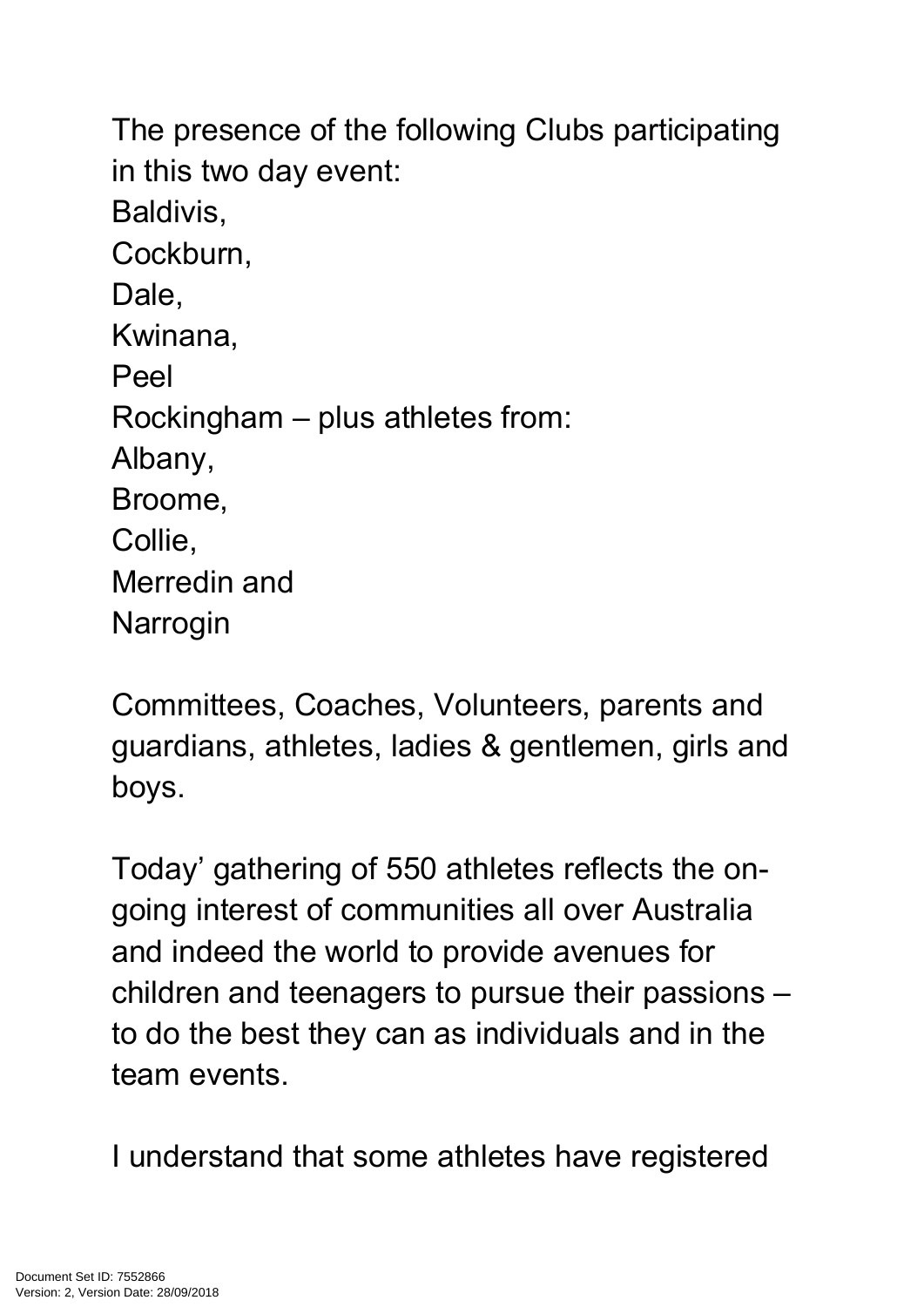for 6 to 14 events. Good luck to each and everyone of you as you strive for your personal bests and for some, to qualify for the WA Little Athletics Championships to be held at the State Athletics Stadium on 2 March, 2018.

Just a snippet of the history of the Cockburn Little Athletics Centre

The Cockburn Centre began in 1972 as the Fremantle Centre made up of five Clubs including Coolbellup and East Hamilton Hill.

The Centre moved several times from its original location at Fremantle Oval and then settled in the Cockburn jurisdiction at Santich Park in 1984 where it has happily prospered as the Cockburn Little Athletics Centre.

The current Centre Clubs:

Phoenix began in 1976,

Yangebup in 1984 and

Jandakot in 1993.

The Centre has produced a number of Western Australian, Australian and Olympic Champions. Former Centre Athletes Brad Hardie and John Worsfold went on to become AFL legends.

I now move to fire the Starter's gun to officially